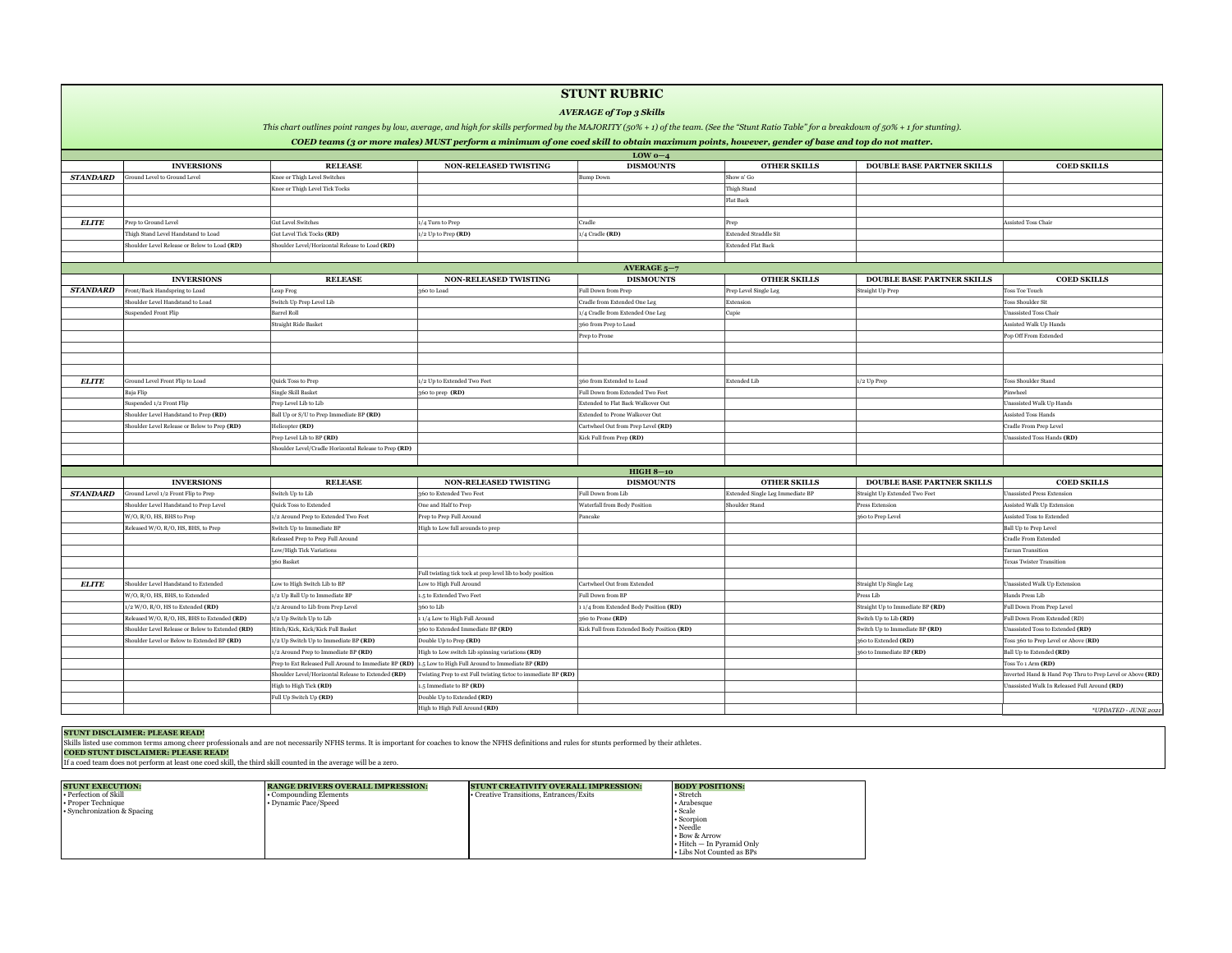|                                                                 |                                                                                                                | LOW $0-4$                                                       |                                      |                                                                           |
|-----------------------------------------------------------------|----------------------------------------------------------------------------------------------------------------|-----------------------------------------------------------------|--------------------------------------|---------------------------------------------------------------------------|
| <b>INVERSION STYLE</b>                                          | <b>RELEASE STYLE</b>                                                                                           | <b>TWISTING STYLE</b>                                           | <b>DISMOUNT STYLE</b>                | <b>OTHER STYLE</b>                                                        |
| Braced Inversions Ground to Load/Load to Load                   | Braced Stunt Skills - See Stunt Rubric                                                                         | Low Twisting Stunt Skills w/2 Bracers                           | Low Level Stunt Dismounts            |                                                                           |
| Low Braced Inversions w/2 Bracers                               | Braced Switch Up to Prep Level                                                                                 | Low Twisting Stunt Skills $w/1$ Bracer (RD)                     |                                      |                                                                           |
| Low Braced Inversions $w/1$ Bracer $(RD)$                       | Braced Prep Level or Below Released Stunt Skills w/2 Bracers                                                   |                                                                 |                                      |                                                                           |
|                                                                 | Braced Prep Level or Below Released Stunt Skills w/1 Bracer (RD)                                               |                                                                 |                                      |                                                                           |
|                                                                 | Braced Prep Level Tick Tock (RD)                                                                               |                                                                 |                                      |                                                                           |
|                                                                 |                                                                                                                |                                                                 |                                      |                                                                           |
|                                                                 |                                                                                                                | AVERAGE $5-7$                                                   |                                      |                                                                           |
| <b>INVERSION STYLE</b>                                          | <b>RELEASE STYLE</b>                                                                                           | <b>TWISTING STYLE</b>                                           | <b>DISMOUNT STYLE</b>                | <b>OTHER STYLE</b>                                                        |
| Released F/B Flip Variations w/2 Bracers Load to Load or Cradle | Braced Release From One Group to Another Landing Prep Level or Below Average Twisting Stunt Skills w/2 Bracers |                                                                 | <b>Average Level Stunt Dismounts</b> | Pull Up Extended Partner Stunt Skills (RD)                                |
| Average Braced Inversions w/2 Bracers                           | Braced Switch Up To Extended Single Leg                                                                        | Average Twisting Stunt Skills $w/1$ Bracer (RD)                 |                                      |                                                                           |
| Braced From Ground Level to Extended Single Leg                 | Braced Low to High Single Leg                                                                                  | Average Unbraced Twisting Stunt Skills that Land Connected (RD) |                                      |                                                                           |
| Released Braced Inversion w/1 Bracer - Baja Flip Variations     | Braced Release on One Side (RD)                                                                                |                                                                 |                                      |                                                                           |
| Front and Back Flipping Skill Variations                        | Braced Foot to Hand Release to Cradle (RD)                                                                     |                                                                 |                                      |                                                                           |
| Average Braced Inversions w/1 Bracer (RD)                       |                                                                                                                |                                                                 |                                      |                                                                           |
| Released Two Sided Braced Inversion to Prep (RD)                |                                                                                                                |                                                                 |                                      |                                                                           |
|                                                                 |                                                                                                                |                                                                 |                                      |                                                                           |
|                                                                 |                                                                                                                | $HIGH 8-10$                                                     |                                      |                                                                           |
| <b>INVERSION STYLE</b>                                          | <b>RELEASE STYLE</b>                                                                                           | <b>TWISTING STYLE</b>                                           | <b>DISMOUNT STYLE</b>                | <b>OTHER STYLE</b>                                                        |
| High Braced Inversions Landing Extended w/2 Bracers             | Unbraced Release Transition Landing to Extended                                                                | High Twisting Stunt Skills w/2 Bracers                          | <b>High Level Stunt Dismounts</b>    | Extended Partner Stunt Skills to BP                                       |
| Released Twisting Inversion w/1 Bracer - Arabian                | Braced Release From One Group to Another Passing Thru Landing                                                  | High Twisting Stunt Skills w/1 Bracer (RD)                      |                                      | Inverted, Released or Twisting Skills Landing Ext with Minimal Bases (RD) |
| High Braced Inversions Landing Extended w/1 Bracer (RD)         | Extended                                                                                                       | High Unbraced Twisting Stunt Skills that Land Connected (RD)    |                                      |                                                                           |
| High Unbraced Inversions Landing Extended (RD)                  | Braced Released to Extended BP w/1 Bracer (RD)                                                                 |                                                                 |                                      |                                                                           |
| Released Braced F/B Flips Ground/Load/Prep to Extended (RD)     | Braced Flip w/1 Bracer (RD)                                                                                    |                                                                 |                                      |                                                                           |
|                                                                 | Braced Side Sumi (RD)                                                                                          |                                                                 |                                      |                                                                           |
|                                                                 | Braced Two Hand Released Full Twist (RD)                                                                       |                                                                 |                                      |                                                                           |
|                                                                 | Braced Foot to Hand Released Full Twist (RD)                                                                   |                                                                 |                                      |                                                                           |
|                                                                 | High Unbraced Inversions Landing Extended (RD)                                                                 |                                                                 |                                      |                                                                           |
|                                                                 |                                                                                                                |                                                                 |                                      | *UPDATED JUNE 202                                                         |
|                                                                 |                                                                                                                |                                                                 |                                      |                                                                           |

 $|\hat{\text{Skills listed use common terms among other professionals and are not necessarily NFHS terms. It is important for coaches to know the NFHS definitions and rules for stunts performed by their athletes.}$ **COED STUNT DISCLAIMER: PLEASE READ!** 

| <b>OTHER STYLE</b>                                  |
|-----------------------------------------------------|
|                                                     |
|                                                     |
|                                                     |
|                                                     |
|                                                     |
|                                                     |
|                                                     |
| <b>OTHER STYLE</b>                                  |
| tner Stunt Skills (RD)                              |
|                                                     |
|                                                     |
|                                                     |
|                                                     |
|                                                     |
|                                                     |
|                                                     |
|                                                     |
| <b>OTHER STYLE</b>                                  |
| Int Skills to BP                                    |
| Twisting Skills Landing Ext with Minimal Bases (RD) |
|                                                     |
|                                                     |
|                                                     |
|                                                     |
|                                                     |
|                                                     |
|                                                     |
| *UPDATED JUNE 2021                                  |
|                                                     |
|                                                     |
|                                                     |

### **STUNT DISCLAIMER: PLEASE READ!**

|  | If a COED team does not perform at least one coed skill, the third skill counted in the average will be a zero. |
|--|-----------------------------------------------------------------------------------------------------------------|
|  |                                                                                                                 |

# **PYRAMID RUBRIC**

# *AVERAGE of Top 3 Skills*

*This chart outlines point ranges by low, average, and high for skills performed by the MAJORITY (50% plus 1) of the team. (See the "Stunt Ratio Table" for a breakdown of 50% plus 1 for stunting). COED teams (3 or mare males) MUST perform a minimum of one coed skill to obtain maximum points, however, gender of base and top do not matter.*

| <b>PYRAMID EXECUTION:</b>                                                  | <b>RANGE DRIVERS OVERALL IMPRESSION:</b>              |
|----------------------------------------------------------------------------|-------------------------------------------------------|
| • Perfection of Skill<br>• Proper Technique<br>• Synchronization & Spacing | <b>.</b> Compounding Elements<br>. Dynamic Pace/Speed |

# **PYRAMID OVERALL IMPRESSION:**

• Creative Transitions, Entrances/Exits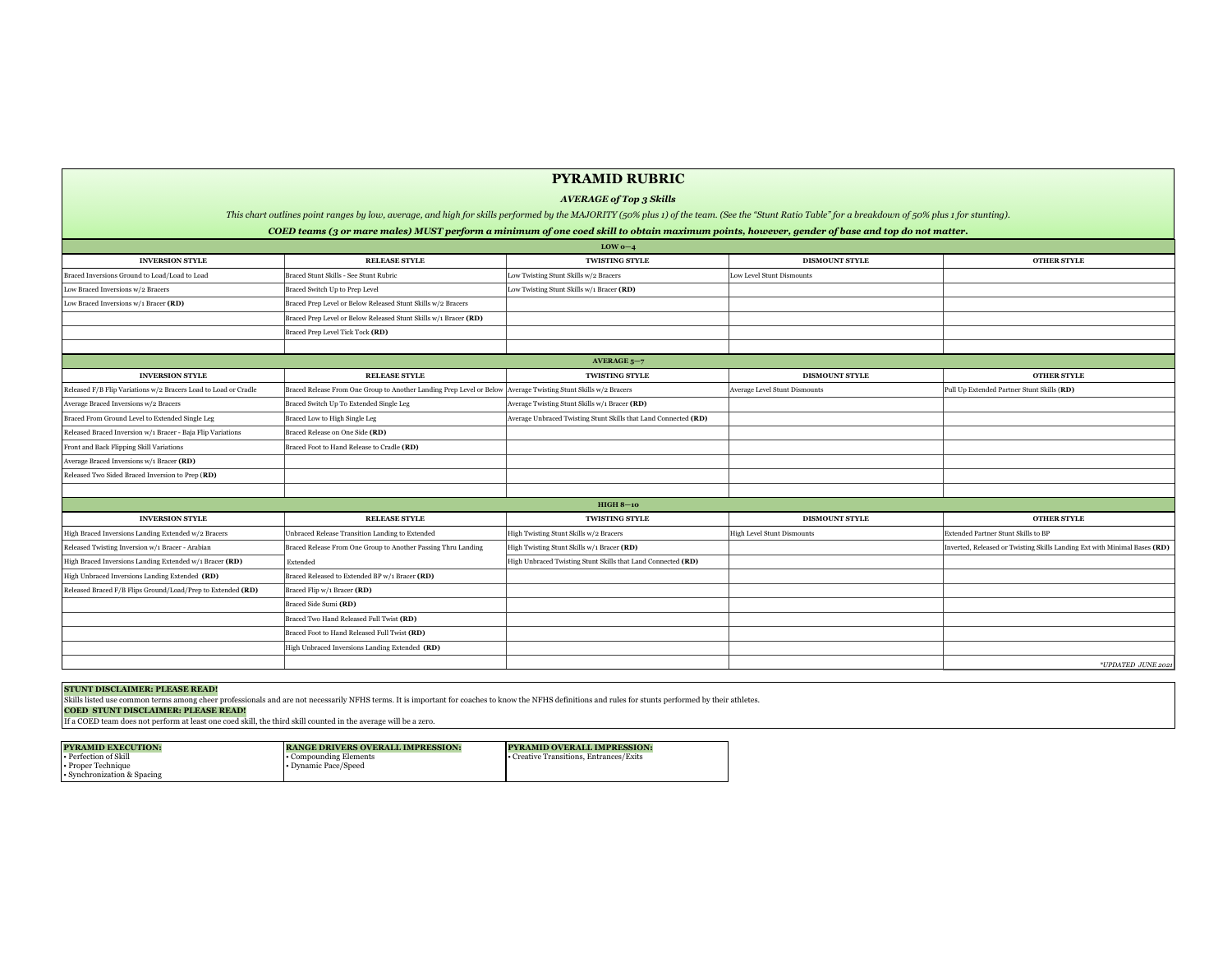|                                     | <b>JUMPS &amp; TUMBLING RUBRIC</b>                                                                                                                                                                                                                 |                                                                                                  |  |  |  |  |
|-------------------------------------|----------------------------------------------------------------------------------------------------------------------------------------------------------------------------------------------------------------------------------------------------|--------------------------------------------------------------------------------------------------|--|--|--|--|
|                                     |                                                                                                                                                                                                                                                    |                                                                                                  |  |  |  |  |
|                                     | Score will reflect a difficulty score & an execution score that has been averaged to arrive at the final score.<br>This chart outlines point ranges by low, average, and high for jump and/or tumbling skills performed by 40% plus 1 of the team. |                                                                                                  |  |  |  |  |
|                                     | $LOW 0-1$                                                                                                                                                                                                                                          |                                                                                                  |  |  |  |  |
|                                     | <b>JUMPS</b>                                                                                                                                                                                                                                       | <b>TUMBLING</b>                                                                                  |  |  |  |  |
| <b>NON TUMBLING</b> One Single Jump |                                                                                                                                                                                                                                                    | Rolls, Cartwheels                                                                                |  |  |  |  |
|                                     | Single Jump: (Including, But Not Limited To: Star, Pike, Toe Touch & Hurdler Variations)                                                                                                                                                           |                                                                                                  |  |  |  |  |
|                                     |                                                                                                                                                                                                                                                    |                                                                                                  |  |  |  |  |
| <b>TUMBLING</b>                     | One Single Jump                                                                                                                                                                                                                                    |                                                                                                  |  |  |  |  |
|                                     |                                                                                                                                                                                                                                                    |                                                                                                  |  |  |  |  |
|                                     | AVERAGE $2-3$                                                                                                                                                                                                                                      |                                                                                                  |  |  |  |  |
|                                     | <b>JUMPS</b>                                                                                                                                                                                                                                       | <b>TUMBLING</b>                                                                                  |  |  |  |  |
|                                     | <b>NON TUMBLING</b> Two Non-Connected Single Jumps                                                                                                                                                                                                 | Roundoffs, Walkovers                                                                             |  |  |  |  |
|                                     | One Combination (RD)                                                                                                                                                                                                                               | Connected Average Tumbling                                                                       |  |  |  |  |
|                                     |                                                                                                                                                                                                                                                    |                                                                                                  |  |  |  |  |
| <b>TUMBLING</b>                     | Two Non-Connected Single Jumps                                                                                                                                                                                                                     |                                                                                                  |  |  |  |  |
|                                     | One Combination (RD)                                                                                                                                                                                                                               |                                                                                                  |  |  |  |  |
|                                     |                                                                                                                                                                                                                                                    |                                                                                                  |  |  |  |  |
|                                     | HIGH $4-5$                                                                                                                                                                                                                                         |                                                                                                  |  |  |  |  |
|                                     | <b>JUMPS</b>                                                                                                                                                                                                                                       | <b>TUMBLING</b>                                                                                  |  |  |  |  |
|                                     | <b>NON TUMBLING</b> $ $ One Combination + One Single Jump                                                                                                                                                                                          | Handspring and Handspring Variations                                                             |  |  |  |  |
|                                     | One Combination + One Single Jump That Includes Hip Rotation (RD)                                                                                                                                                                                  | Tuck & Tuck Variations (Including, But Not Limited To: Punch Front, Tucks, Layouts & Fulls) (RD) |  |  |  |  |
|                                     |                                                                                                                                                                                                                                                    |                                                                                                  |  |  |  |  |
| <b>TUMBLING</b>                     | One Combination + One Single Jump                                                                                                                                                                                                                  |                                                                                                  |  |  |  |  |
|                                     | One Combination + One Single Jump That Includes Hip Rotation (RD)                                                                                                                                                                                  |                                                                                                  |  |  |  |  |
|                                     | One Jump Connected to High Difficulty Tumbling Skill (RD)                                                                                                                                                                                          |                                                                                                  |  |  |  |  |
|                                     |                                                                                                                                                                                                                                                    | *UPDATED - February 2021                                                                         |  |  |  |  |
|                                     |                                                                                                                                                                                                                                                    |                                                                                                  |  |  |  |  |

### **TUMBLING EXECUTION:**

- Form
- Body Control
- Landings Controlled, legs & feet together, chest placement
- Paces Speed
- Sync
- Mistakes/Errors/Omissions

### **HIP ROTATION CLARIFICATION:**

• Hip rotation is defined as front to side, or side to front

### **JUMP COMBINATION CLARIFICATION:**

• Combination is defined as two or more jumps combined with no prep in between.

**JUMP EXECUTION:**  • Synchronization

- Landings Legs & feet together, chest placement
- Jump height • Straight legs & pointed toes
- Arm placement
- Uniform style throughout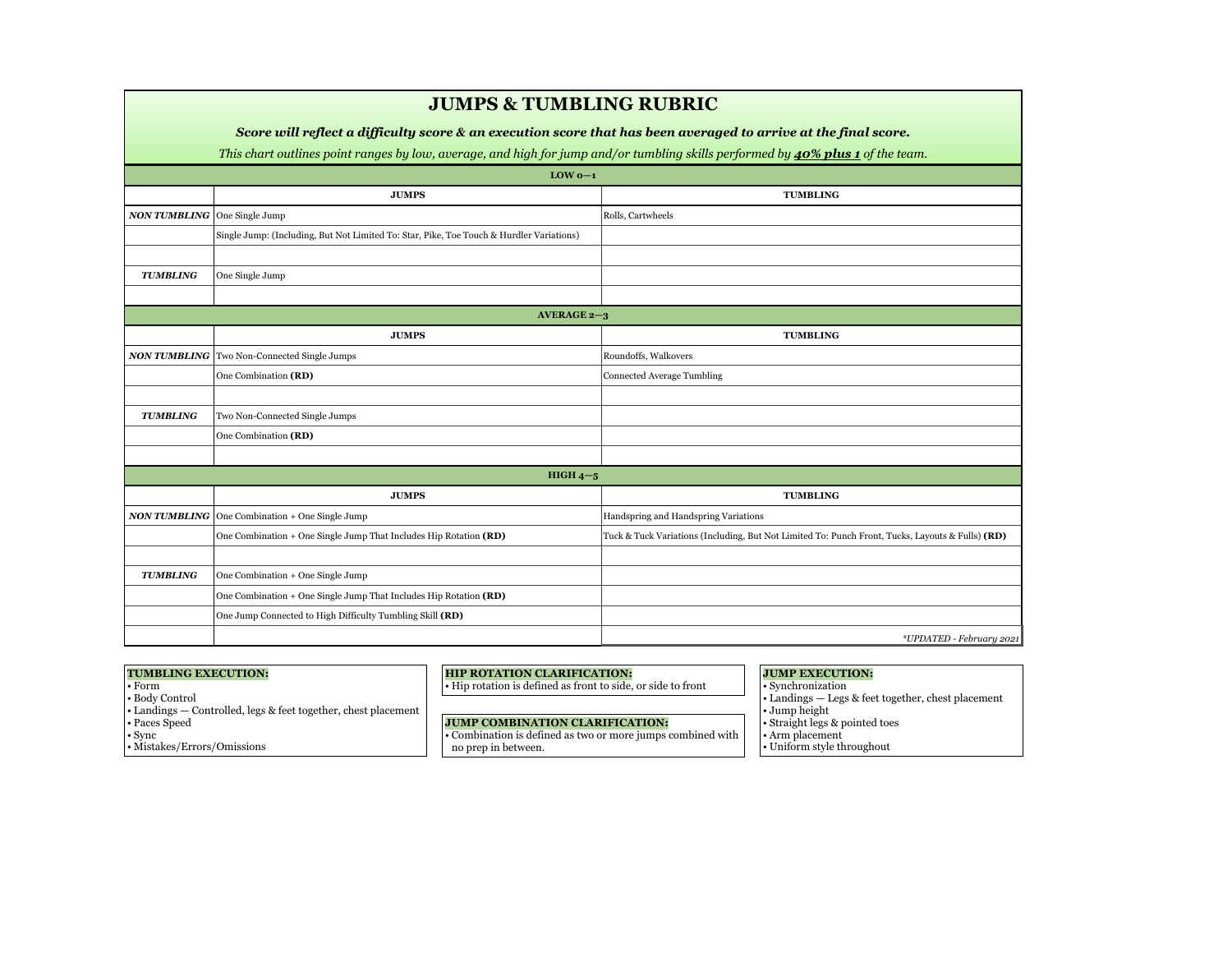### **LOW 0—1**

### *Teams demonstrate a FEW of the following skills:*

Low energy throughout with no entertainment value

Visual elements incorporate a low level of creative dimension, pace, and speed Footwork shows a low level of clarity and intricacy

No level changes are present

No formation changes

Demonstrates a low level of "TEAM" showmanship throughout

### **AVERAGE 2—3**

### *Teams demonstrate MOST of the following skills:*

Average energy throughout with little driving entertainment value

Visual elements incorporate an average level of creative dimension, pace, and speed

Footwork shows an average level of clarity and intricacy

Level changes are somewhat distinct, clear and visual

Basic formation changes

*\*Formation changes do not need to utilize the whole team* 

Demonstrates an average level of "TEAM" showmanship throughout

### **HIGH 4—5**

### *Teams demonstrate MANY of the following skills:*

Strong energy throughout with a driving entertainment value

Visual elements incorporate a high level of creative dimension, pace, and speed

Footwork shows a high level of clarity and intricacy

Level changes are distinct, clear and visual

Creative and intricate formation changes

*\*Formation changes do not need to utilize the whole team* 

Demonstrates a high level of "TEAM" showmanship throughout **(RD)**

*\*UPDATED - February 2021*

# **TRADITIONAL DANCE RUBRIC**

*Score will reflect a difficulty score & an execution score that has been averaged to arrive at the final score.* 

*This chart outlines point ranges by low, average, and high for jump skills performed by 50% plus 1 of the team.* 

*In each category, the criteria designates entry into the point range.* 

*Gender of athlete will not be accounted for in the 50% plus 1 majority.*

### **DANCE EXECUTION:**

- Synchronization & Spacing
- Clear Motion Definition/Sharpness
- Placement
- Timing
- Mistakes, Omissions & Errors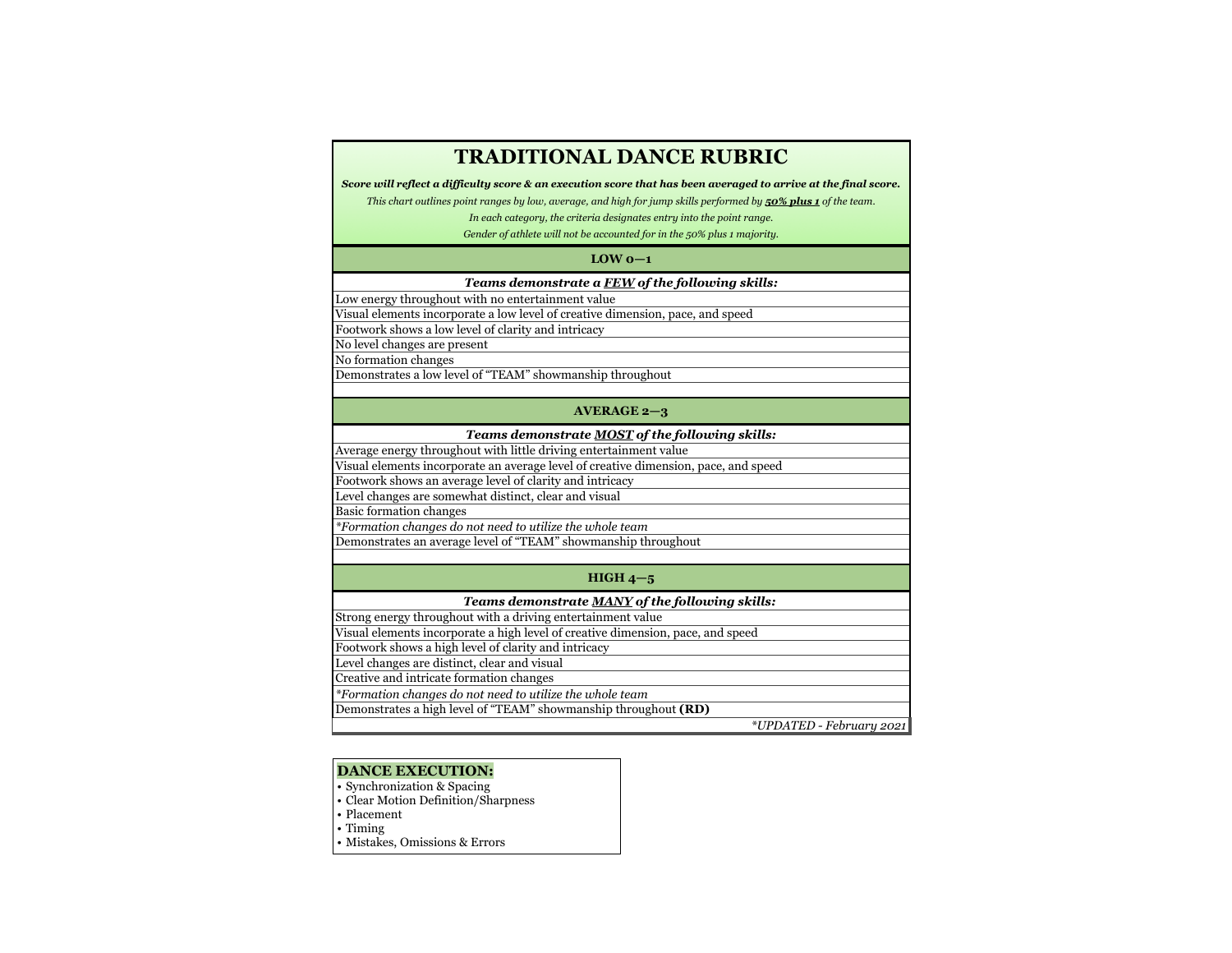|             | <b>TRADITIONAL CHEER RUBRIC</b>                     |                                                              |                                           |                                                                                                                          |                                                 |                                                                 |
|-------------|-----------------------------------------------------|--------------------------------------------------------------|-------------------------------------------|--------------------------------------------------------------------------------------------------------------------------|-------------------------------------------------|-----------------------------------------------------------------|
| LOW         | $0-1$                                               | $0-1$                                                        | $0-1$                                     | $0-1$                                                                                                                    | $0-1$                                           | $0-1$                                                           |
|             | <b>CROWD EFFECTIVE</b><br><b>MATERIAL</b>           | <b>ABILITY &amp; ENERGY</b><br><b>TO LEAD CROWD</b>          | <b>MOTION TECHNIQUE</b>                   | <b>USE OF PROPS</b>                                                                                                      | <b>SKILL INCORPORATION</b>                      | <b>SKILL EXECUTION</b>                                          |
|             | Difficult to follow and/or understand               | Low Energy                                                   | Poor placement, bent wrists and/or elbows | Props are used ineffectively                                                                                             | No skills were used to lead crowd               | Skills performed demonstrate major errors and/or omissions      |
|             | Ineffective pace                                    | Voices are not load & clear                                  | Lacks synchronization                     | Cheerleaders, whether using props or not, are vocally & physically                                                       | Motions only                                    | Skills demonstrated throughout lacked safety and/or cleanliness |
|             | Lacks creativity with skill incorporation           | Volume inconsistencies throughout cheer                      | No motion style or consistency throughout | disengaged in performance                                                                                                | Low skill difficulty is incorporated            | Minimal use of technique, synchronization & spacing             |
|             | Stylistic elements do not display school spirit     | Athletes do not create energy through flow & movement        | <b>Reduced sharpness</b>                  | Minimal variety of props while crowdleading demonstrates lack of                                                         |                                                 |                                                                 |
|             | Cheer lacks dynamics                                | Crowdleading feels disingenuous                              |                                           | confidence                                                                                                               | COED TEAMS - No coed skills used                |                                                                 |
|             | Lack of crowd coverage with minimal crowd response  |                                                              |                                           | Props are obtained & discarded with difficulty                                                                           |                                                 |                                                                 |
|             |                                                     |                                                              |                                           | Prop usage lacks sharpness and is distracting to performance                                                             |                                                 |                                                                 |
|             |                                                     |                                                              |                                           |                                                                                                                          |                                                 |                                                                 |
| <b>AVG</b>  | $2 - 3$                                             | $2 - 3$                                                      | $1 - 2$                                   | $1 - 2$                                                                                                                  | $2 - 3$                                         | $2 - 3$                                                         |
|             | <b>CROWD EFFECTIVE</b><br><b>MATERIAL</b>           | <b>ABILITY &amp; ENERGY</b><br><b>TO LEAD CROWD</b>          | <b>MOTION TECHNIQUE</b>                   | <b>USE OF PROPS</b>                                                                                                      | <b>SKILL INCORPORATION</b>                      | <b>SKILL EXECUTION</b>                                          |
|             | Moderate ability to follow and/or understand        | Average Energy                                               | Minor placement, wrists, elbow issues     | Props are used somewhat effectively                                                                                      | Skills used somewhat lead crowd                 | Skills performed demonstrate flaws and/or errors                |
|             | Moderate pace to lead & excite the crowd            | Voices have average enthusiasm & volume                      | Average synchronization                   | Most cheerleaders, whether using props or not, are vocally                                                               | Average skill difficulty is incorporated        | (bobbles/drops)                                                 |
|             | Standard creativity with use of skill incorporation | Some volume inconsistencies throughout cheer                 | Inconsistent motion style throughout      | & physically engaged in performance                                                                                      | $\vert$ Example of skills below:                | Somewhat clean skills demonstrated throughout                   |
|             | Stylistic elements moderately display school spirit | Athletes maintain average energy through flow & movement     | Average sharpness                         | Average variety of props while demonstrating mediocre confidence                                                         | i Crowdleading thigh stands & shoulder sits     | Average use of technique, synchronization & spacing             |
|             | Cheer has average dynamics throughout               | Average ability to lead crowd in a somewhat authentic manner |                                           | crowdleading                                                                                                             | <b>Preps and extensions</b>                     |                                                                 |
|             | Average crowd coverage elicits crowd response       |                                                              |                                           | Props are obtained & discarded in a relatively clean manner                                                              | $ 1/2$ up to prep                               |                                                                 |
|             |                                                     |                                                              |                                           | Prop usage displays average level of sharpness                                                                           | $ 1/2$ up to extended <b>(RD)</b>               |                                                                 |
|             |                                                     |                                                              |                                           |                                                                                                                          |                                                 |                                                                 |
|             |                                                     |                                                              |                                           |                                                                                                                          | COED TEAMS - Must perform at least              |                                                                 |
|             |                                                     |                                                              |                                           |                                                                                                                          | 1 average coed skill (refer to stunt rubric)    |                                                                 |
|             |                                                     |                                                              |                                           |                                                                                                                          |                                                 |                                                                 |
| <b>HIGH</b> | $4 - 5$                                             | $4 - 5$                                                      | $2 - 3$                                   | $2 - 3$                                                                                                                  | $4 - 5$                                         | $4 - 5$                                                         |
|             | <b>CROWD EFFECTIVE</b><br><b>MATERIAL</b>           | <b>ABILITY &amp; ENERGY</b><br><b>TO LEAD CROWD</b>          | <b>MOTION TECHNIQUE</b>                   | <b>USE OF PROPS</b>                                                                                                      | <b>SKILL INCORPORATION</b>                      | <b>SKILL EXECUTION</b>                                          |
|             | Easy to follow and understand                       | High Energy!                                                 | Excellent placement & motion technique    | Props are used effectively                                                                                               | Skills used appropriately lead crowd            | Skills performed have minimal errors                            |
|             | Dynamic pace leads & excites the crowd              | Voices command the crowds attention                          | <b>Excellent synchronization</b>          | All cheerleaders, whether using props or not, are vocally                                                                | High level skill difficulty is incorporated     | Clean, safe and solid skills demonstrated throughout            |
|             | Creativity within incorporations creates excitement | Volume remains consistent throughout cheer                   | Consistent motion style throughout        | & physically engaged in performance                                                                                      | <b>Examples of skills below:</b>                | Strong use of technique, synchronization $\&$ spacing $(RD)$    |
|             | Stylistic elements showcase school spirit (RD)      | Athletes create energy through strong flow & movement        | Exceptionally sharp & clean (RD)          | High variety of props while demonstrating confidence in                                                                  | Crowdleading shoulder stands                    |                                                                 |
|             | Cheer creates dynamic environment throughout (RD)   | Engages crowd in an authentic $\&$ genuine manner $(RD)$     |                                           | crowdleading                                                                                                             | <b>Extended single leg stunts</b>               |                                                                 |
|             | Maximum crowd coverage elicits crowd response (RD)  |                                                              |                                           | Props are obtained & discarded with ease (RD)                                                                            | <b>Full up to prep</b>                          |                                                                 |
|             |                                                     |                                                              |                                           | Prop usage is sharp, clean & dynamic throughout performance $(\mathbf{RD})$ Full up extended, full arounds at any level, |                                                 |                                                                 |
|             |                                                     |                                                              |                                           |                                                                                                                          | ticks & switches (RD)                           |                                                                 |
|             |                                                     |                                                              |                                           |                                                                                                                          | Handsprings and Tucks (RD)                      |                                                                 |
|             |                                                     |                                                              |                                           |                                                                                                                          |                                                 |                                                                 |
|             |                                                     |                                                              |                                           |                                                                                                                          | COED TEAMS - Must perform at least              |                                                                 |
|             |                                                     |                                                              |                                           |                                                                                                                          | 1 high range coed skill (refer to stunt rubric) |                                                                 |
|             |                                                     |                                                              |                                           |                                                                                                                          |                                                 | *UPDATED - JUNE 2021                                            |
|             |                                                     |                                                              |                                           |                                                                                                                          |                                                 |                                                                 |